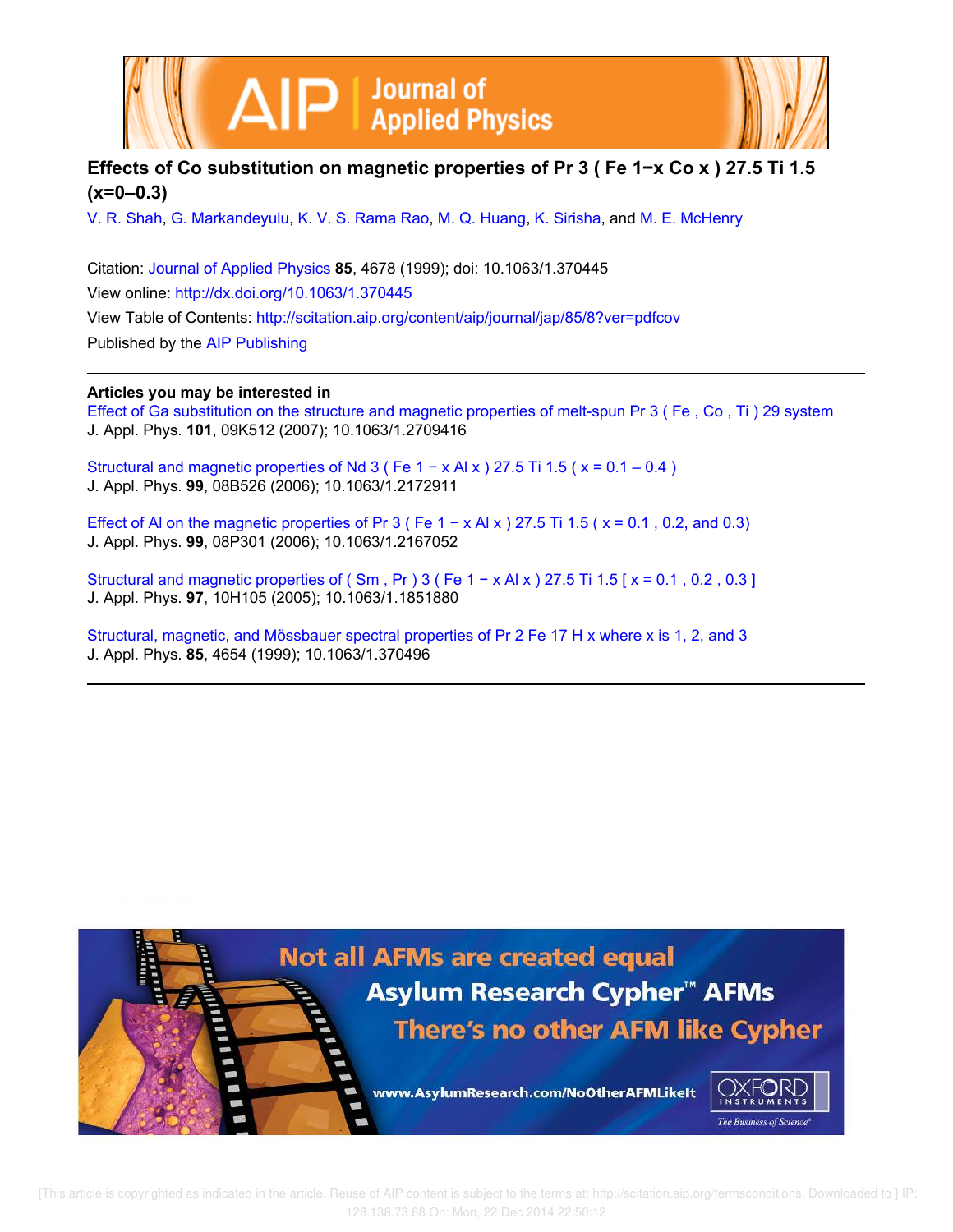# Effects of Co substitution on magnetic properties of  $Pr_3$ (Fe<sub>1-x</sub>Co<sub>x</sub>)<sub>27.5</sub>Ti<sub>1.5</sub>  $(x=0-0.3)$

V. R. Shah, G. Markandeyulu, and K. V. S. Rama Rao *Department of Physics, Magnetism and Magnetic Materials Laboratory, Indian Institute of Technology, Madras 600 036, India*

M. Q. Huang, $a^{(i)}$  K. Sirisha, and M. E. McHenry

*Department of Materials Science and Engineering, Carnegie Mellon University, Pittsburgh, Pennsylvania 15213*

X-ray diffraction carried out on random and oriented samples of  $Pr_3(Fe_{1-x}Co_x)_{27.5}Ti_{1.5}$  ( $x=0, 0.1,$ 0.2, 0.3) showed that the easy magnetization direction is near the *b* axis for  $x=0$ , 0.2, and 0.3 and is almost along the *b* axis for  $x=0.1$ . Magnetic hysteresis data taken on oriented samples showed that the anisotropy field ( $H_A$ ) varies from 12 kOe for  $x=0$  to 25 kOe for  $x=0.3$  at 300 K. At 10 K,  $H_A$  increases from 55 kOe for  $x=0.1$  to 70 kOe for  $x=0.3$ . An indication of spin reorientation transition has been observed at  $\sim$ 250 K in  $x=0.3$ . © 1999 American Institute of Physics.  $[SO021-8979(99)56708-X]$ 

## **I. INTRODUCTION**

The new class of intermetallic compounds,  $R_3$ (Fe,TM)<sub>29</sub>  $(3:29$  compounds) which are structurally related to both the 2:17 and the 1:12 phase have attracted special attention because of their potential for permanent magnet applications.<sup>1</sup> Kalogirou et al.<sup>2</sup> using powder x-ray diffraction (XRD) reported the structure of this new ternary compound to be monoclinic, having a space group *A*2/*m*. Recently, we reported the substitution of Co for Fe in Pr containing 3:29 compounds.<sup>3</sup> The alloys,  $Pr_3(Fe_{1-x}Co_x)_{27.5}Ti_{1.5}$  ( $x=0, 0.1$ , 0.2, 0.3) were synthesized and characterized by XRD. From the detailed structural analysis by Rietveld refinement of the XRD patterns, it was estimated that the weight percentage of the 3:29 phase ranged from 93 to 97 with the rest being  $\alpha$ -Fe for the  $x=0, 0.1$ , and 0.2 compounds. Neither the 1:12 phase nor the 2:17 phase, which has the normal impurities observed in the 3:29 phase, was confirmed by XRD for  $x=0$ , 0.1, and 0.2 compounds. However, in the case of  $x=0.3$ , traces of a  $(Co/Fe)$ –Ti $(1:12)$   $(\sim1-2 \text{ wt } \%)$  phase is seen in addition to the  $\alpha$ -Fe phase.

Magnetization studies carried out in the temperature range of 5–1027 K up to a field of 5 T revealed very interesting results. The increase in saturation magnetization at 5 and 300 K with increasing Co content has been explained based on a rigid band model. It was found that the Curie temperature increases by  $185^{\circ}$  for  $x=0.1$  and by approximately 110° for each of the next two Co concentrations. Such a large increase may be because of the strengthening of the exchange by preferential occupation of Co in some of the sites where there is an antiparallel coupling between the Fe moments. In order to determine the potential applications of these novel compounds,  $Pr_3(Fe_{1-x}Co_x)_{27.5}Ti_{1.5} (x=0, 0.1,$  $(0.2, 0.3)$  we have carried out detailed magnetization measurements on the oriented samples to find the nature of the anisotropy fields present and we report these results in this article.

### **II. EXPERIMENTAL DETAILS**

The preparation of  $Pr_3(Fe_{1-x}Co_x)_{27.5}Ti_{1.5}$  ( $x=0.0, 0.1$ ,  $(0.2, 0.3)$  compounds was reported earlier.<sup>3</sup> The oriented samples were prepared in the following way. Initially, ingots were pulverized to approximately a 20  $\mu$ m size. This powder was mixed with a binder spread on a plastic substrate and subjected to a field of 1.2 T until the binder dried. Following the same procedure, the particles were oriented both in the plane of the substrate as well as perpendicular to the plane of the substrate. X-ray diffraction data were obtained using Fe  $K\alpha$  radiation. The hysteresis loops were measured up to a field of 5 T using a superconducting quantum interference device  $(SQUID)$  magnetometer at 10 and 300 K. Low field magnetization measurements were carried out to find possible spin reorientations occurring in the system. The compounds were initially saturated at 5 T at 10 K and then the field was reduced to 5 kOe. At this field, the magnetization studies were carried out in the temperature range of 10–300 K.

#### **III. RESULTS AND DISCUSSION**

X-ray diffraction data taken for random, aligned (perpendicular and parallel)  $Pr_3(Fe_{1-x}Co_x)_{27.5}Ti_{1.5}$  ( $x=0.0, 0.1$ , 0.2, 0.3) samples are shown in Figs.  $1(a)-1(c)$ , respectively. The XRD data for the randomly oriented samples [Fig.  $1(a)$ ] shows all reflections corresponding to the monoclinic *A*2/*m* space group. The perpendicularly oriented samples [Fig. 1(b)] showed interesting results. In the case of  $x=0$ , a strong reflection corresponding to  $(040)$  and weak reflections corresponding to  $(311)$ ,  $(23-1)$ ,  $(322)$ ,  $(13-3)$ ,  $(204)$ ,  $(142)$ , and  $(520)$  are seen. This implies that the easy magnetization direction (EMD) is near the *b* axis. However in the case of  $x$  $=0.1$ , the reflection corresponding to  $(040)$  is very strong the a)Electronic mail: mh8f@andrew.cmu.edu electronic mail: mh8f@andrew.cmu.edu electronic mail: mh8f@andrew.cmu.edu

 [This article is copyrighted as indicated in the article. Reuse of AIP content is subject to the terms at: http://scitation.aip.org/termsconditions. Downloaded to ] IP: 128.138.73.68 On: Mon, 22 Dec 2014 22:50:12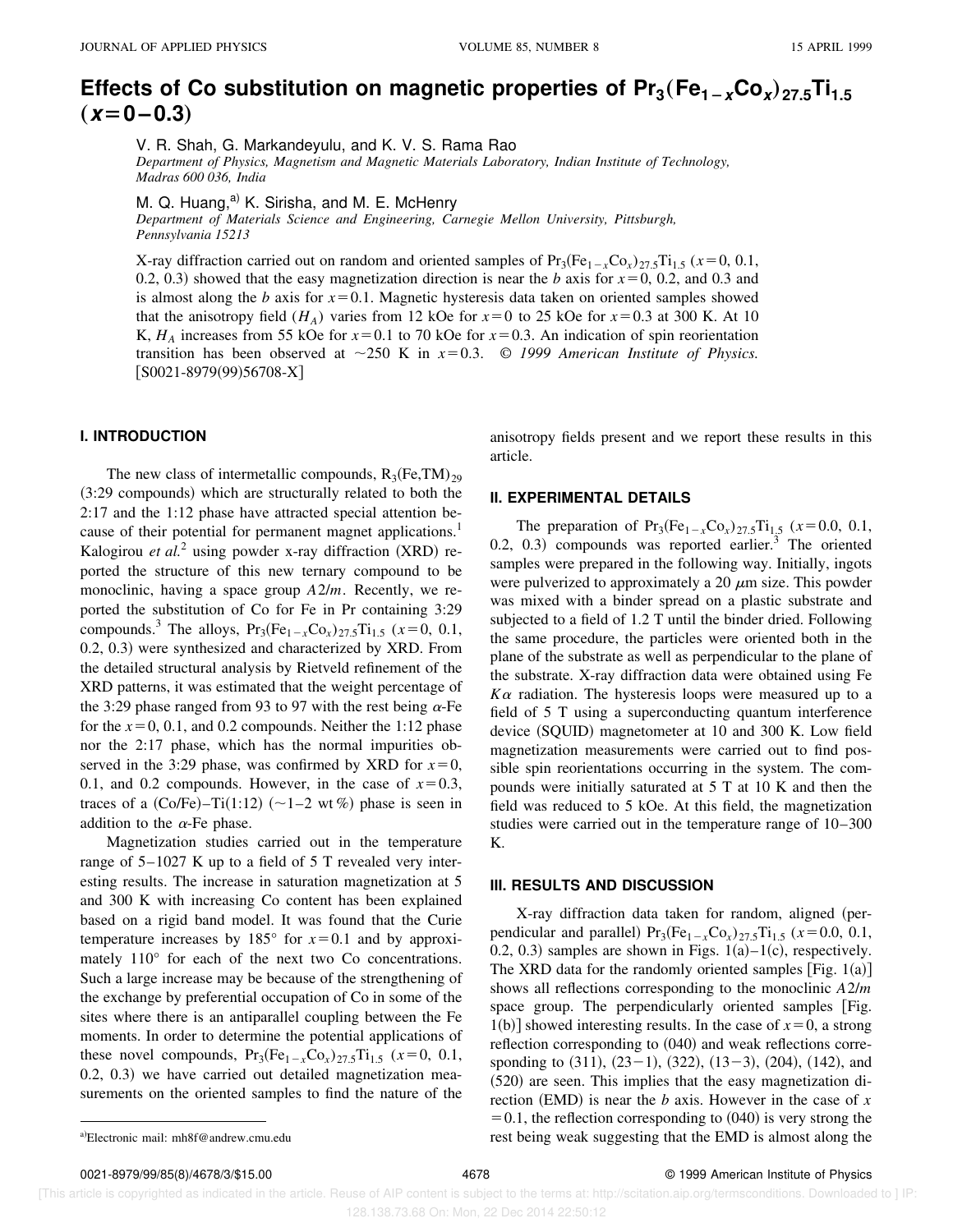

FIG. 1. XRD spectra of  $Pr_3(Fe_{1-x}Co_x)_{27.5}Ti_{1.5}$  compounds (a) randomly oriented, (b) magnetically aligned with the magnetic field perpendicular to the substrate, and (c) magnetically aligned with the magnetic field parallel to the substrate.

*b* axis. In the case of  $x=0.2$  and 0.3, the patterns are similar to that observed in  $x=0$ . In parallel oriented samples, except for  $x=0$ , in all other compounds, the  $(h01)$  reflections are prominent with  $(520)$  reflection present, suggesting that the hard direction of magnetization is almost in the *ac* plane.

Magnetic hysteresis data taken on parallel and perpendicularly oriented samples (at  $10$  and  $300$  K) are shown in Figs. 2(a) and 2(b), respectively. Anisotropy fields  $(H_A)$ evaluated using the method of Velge and Buschow<sup>4</sup> are shown in Table I.  $H_A$  increased from 12 kOe for  $x=0.1$  to 25 kOe for  $x=0.3$  at 300 K. When the temperature was lowered to 10 K, there was a dramatic increase in the values of  $H_A$  to 55 kOe for  $x=0.1$  and to 70 kOe for  $x=0.3$ . The saturation magnetization  $(M_s)$  and Curie temperature  $(T_c)$  reported earlier are given in Table I.<sup>3</sup> The  $M_s$  is nearly constant at both 5 and 300 K with increasing Co substitution. Since  $H_A = 2K_1/M_s$ , it can be inferred that there is an increase in



FIG. 2. Hysteresis curves for  $Pr_3(Fe_{1-x}Co_x)_{27.5}Ti_{1.5}$  along and perpendicular to the direction of orientation at  $(a)$  10 and  $(b)$  300 K.

the first order magnetocrystalline anisotropy constant  $(K_1)$ with increasing Co concentration. The  $K_1$  for the  $R$  sublattice can be written  $as<sup>5</sup>$ 

$$
K_1 = -(3/2)\alpha_j \langle r_{4f}^2 \rangle \langle 3_{Jz}^2 - J(J+1) \rangle A_2^0,
$$

where  $\alpha_j$  is the second order Stevens coefficient,  $\langle r_{4f}^2 \rangle$  is the average of  $r^2$  over the radial wave function of  $4f$  electrons, *J* and  $J_z$  are the total and *z* component of the total angular momentum, and  $A_2^0$  is the second order crystal field parameter. As a consequence of Co substitution for Fe, there will be an influence on the second order crystal field parameter, thereby increasing the total anisotropy. Sometimes domain wall pinning which is associated with the smaller domain wall width  $\sim [(T_C/K_1)^{1/2}]$  can be observed in materials possessing a large anisotropy field, particularly at low temperatures where  $K_1$  has a very large value.<sup>6</sup> In  $Pr_3(Fe_{1-x}Co_x)_{27.5}Ti_{1.5}$  ( $x=0, 0.1, 0.2, 0.3$ ) compounds, both  $K_1$  and  $T_C$  increase with an increase of the Co content, and domain wall pinning is not observed.

To examine spin reorientation in  $Pr_3(Fe_{1-x}Co_x)_{27.5}Ti_{1.5}$  $(x=0, 0.1, 0.2, 0.3)$  compounds, the temperature of the magnetization was varied from 10 to 300 K and the normalized  $M(T)$  data are shown in Fig. 3. In the case of  $x=0$ , the usual behavior of monotonic decrease in the magnetic moment with an increase in temperature is observed. However, in the case of  $x=0.1$ , 0.2, and 0.3, it is observed that the magnetic moment increases initially with an increase in temperature, reaches a maximum of around 180 K, and then falls off rapidly. This is probably because, at low temperatures since the anisotropy field is very large in Co substituted compounds, the applied field of 5 kOe is not large enough to saturate the magnetization, leading to a lower value of magnetization. With increasing temperature, anisotropy de-

TABLE I. Saturation magnetization (*M<sup>s</sup>* ), anisotropy field (*H<sup>A</sup>* ) at 10 and 300 K, and Curie temperature  $(T_C)$  of  $Pr_3(Fe_{1-x}Co_x)_{27.5}Ti_{1.5}$ .

|     | $M_{s}$ (emu/g) |       | $H_4$ (kOe) |      | $T_C(K)$        |
|-----|-----------------|-------|-------------|------|-----------------|
| X   | 300 K           | 5 K   | 300 K       | 10 K | $(3-29)$ phase) |
| 0   | 124.8           | 172.0 |             |      | 393             |
| 0.1 | 142.9           | 172.6 | 12          | 55   | 572             |
| 0.2 | 153.3           | 175.1 | 20          | 60   | 685             |
| 0.3 | 157.1           | 177.3 | 25          | 70   | 793             |

 [This article is copyrighted as indicated in the article. Reuse of AIP content is subject to the terms at: http://scitation.aip.org/termsconditions. Downloaded to ] IP: 128.138.73.68 On: Mon, 22 Dec 2014 22:50:12